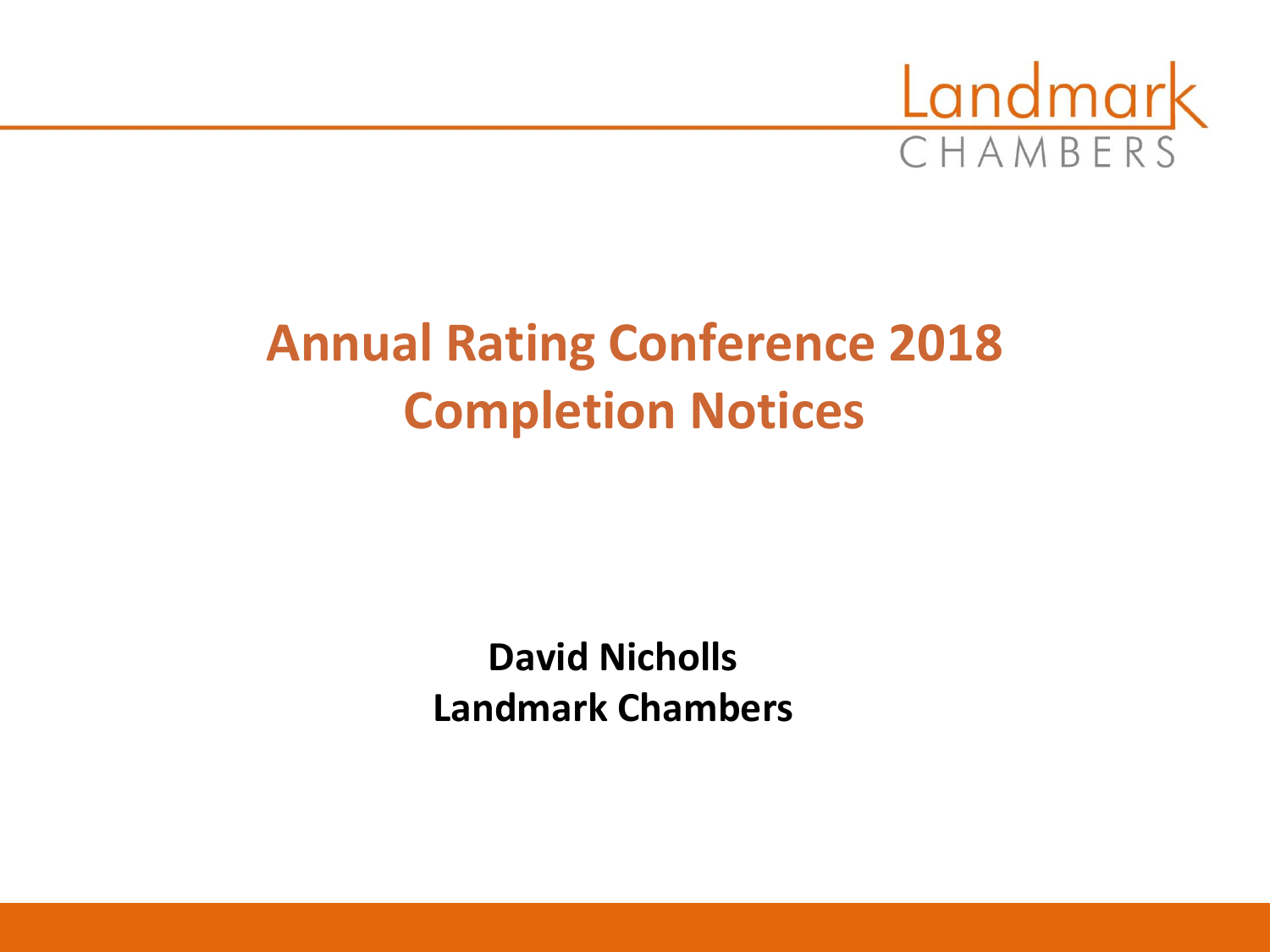**Section 42 LGFA 1988**



s.42 requires the rating list to show each hereditament

# **Question:**

How do you determine if there is a new hereditament?

**Answer:**

s.46A & Schedule 4A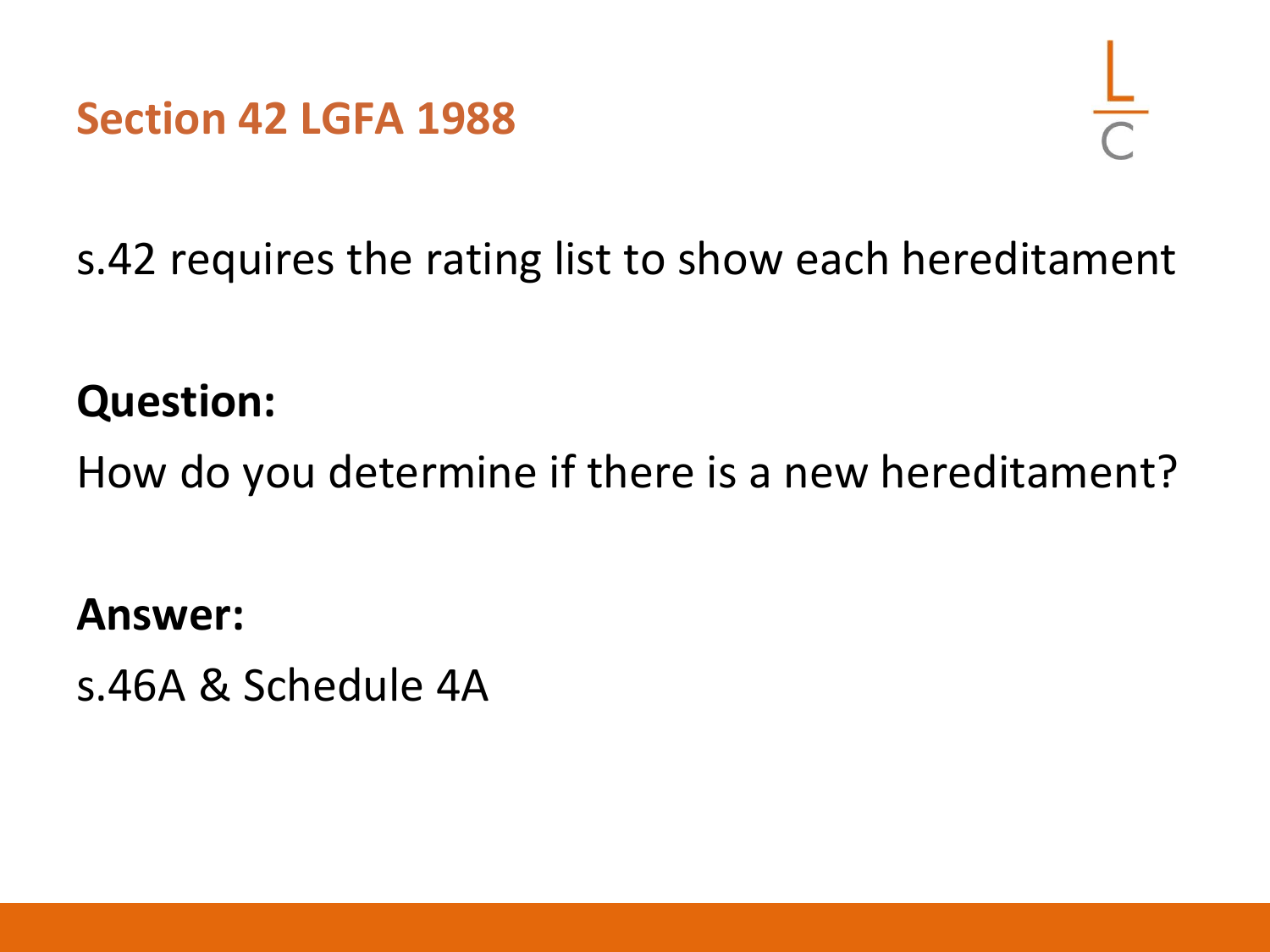## **Section 46A LGFA 1988**

- Gives effect to Schedule 4A
- Deems a building to be completed on the completion day
- Provides for the completion day to be as per Schedule 4A (unless there is an appeal)
- Deems the following to happen on the completion day:
	- The building to be completed
	- A building that is not occupied to become unoccupied
	- Where there has been a structural alteration of an existing building, the hereditament to cease to exist and be omitted from the list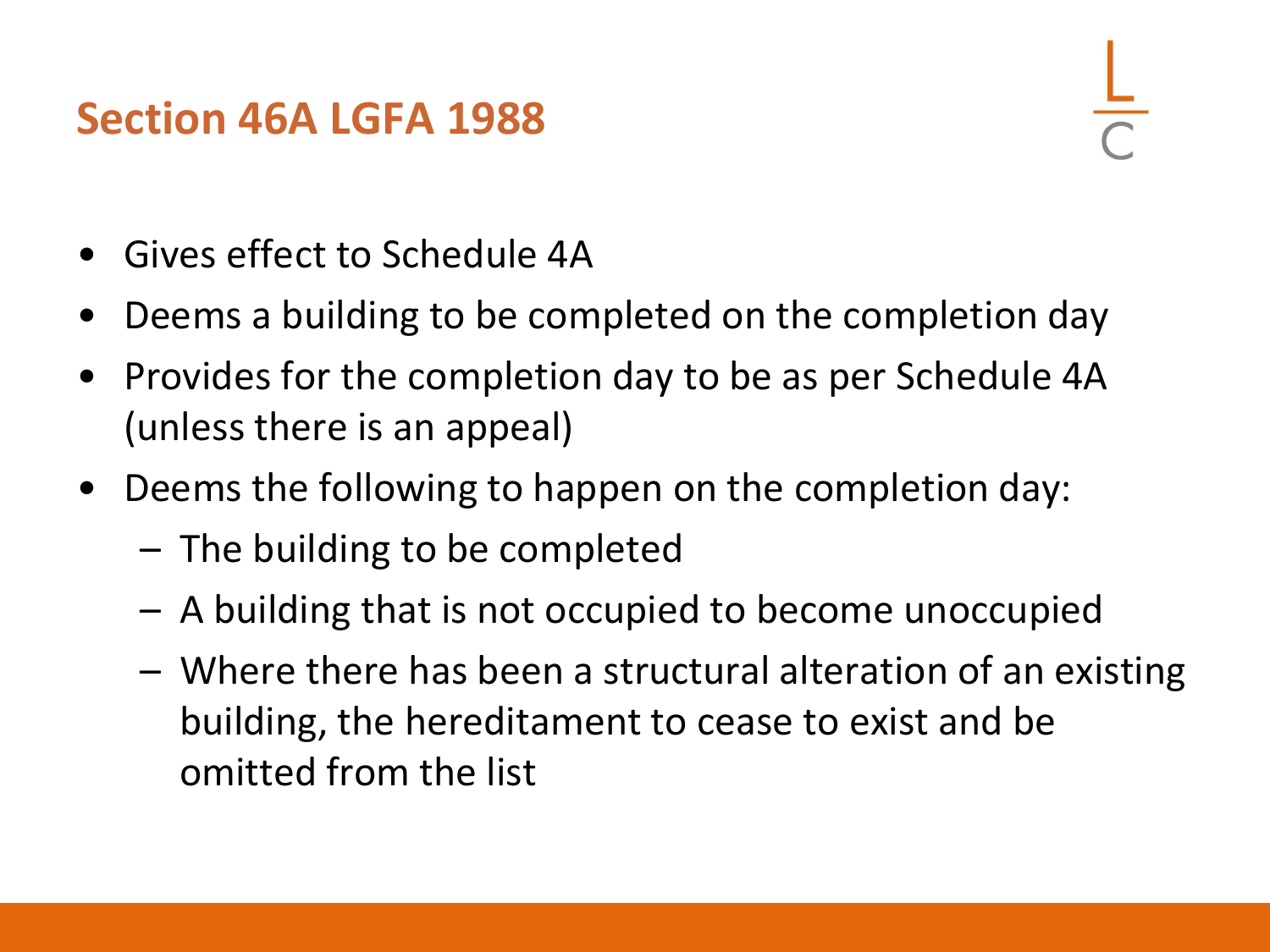## **Section 46A LGFA 1988**

Subsection 6 defines "*building*"

- It may include part of a building
- An existing building can be a 'new building' provided:
	- There are structural alterations to the existing building; and
	- Those alterations alter the hereditaments within the existing building.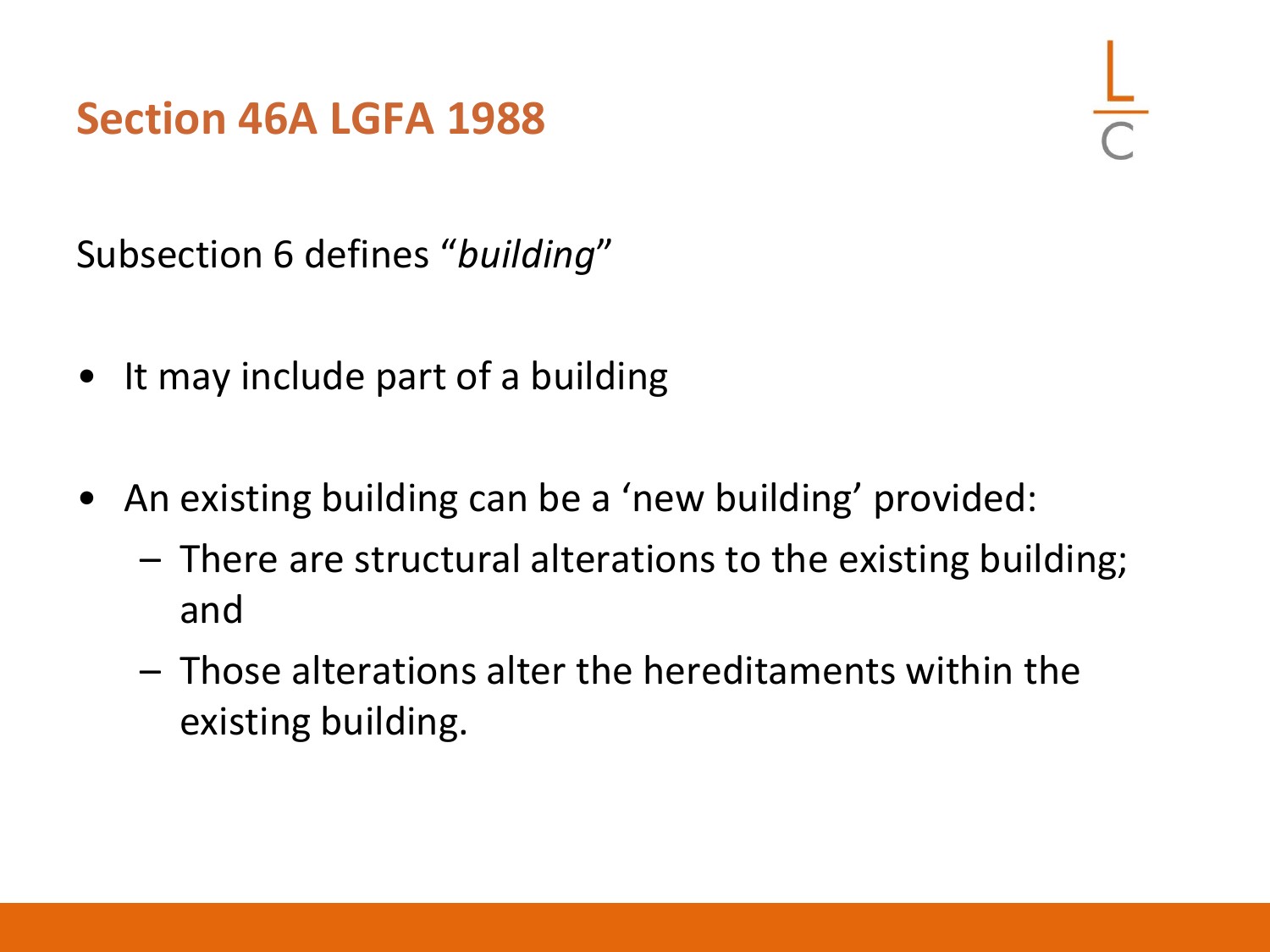# *Tull Properties Ltd v South Gloucestershire Council*

"*I am sure that there can be buildings so transformed by alterations that it is apt to describe them as new buildings, but it takes more than a new floor, a lift, some windows, additional lavatories and a reception desk.*"

"*The alterations did not divide the building in two so that it could no longer operate as a single building … the Respondent must show not only that the building acquired the capacity to be split but also that it lost its quality as a single hereditament.*"

[2014] RA 180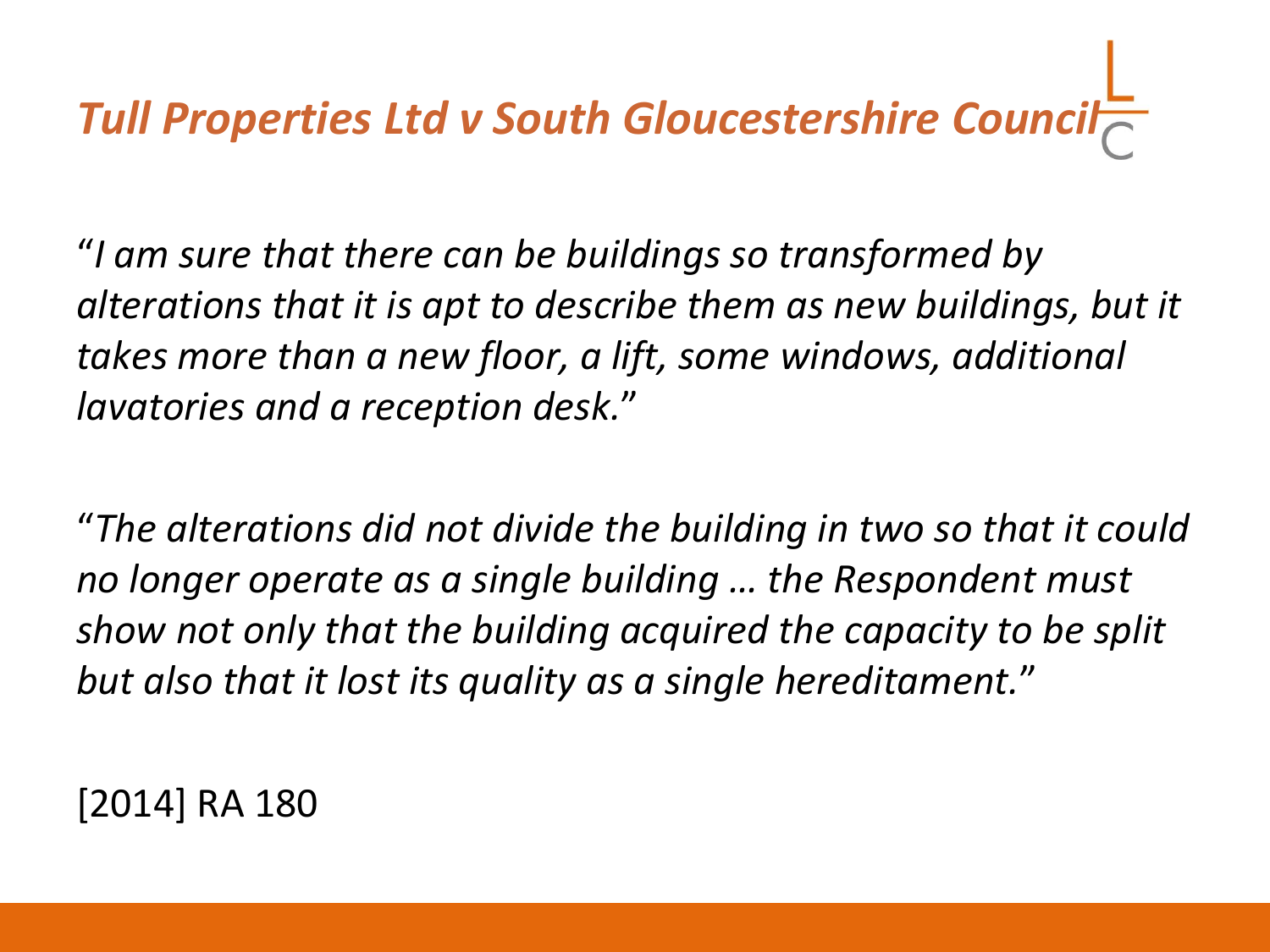## **Schedule 4A – para. 1**

Two types of completion notices:

- Where the building has been completed (para. 1(2))
- Where the building has *not* been completed (para. 1(1)), provided:
	- It is reasonable to expect the building to be completed in three months
	- The billing authority shall serve the notice as soon as is reasonably practicable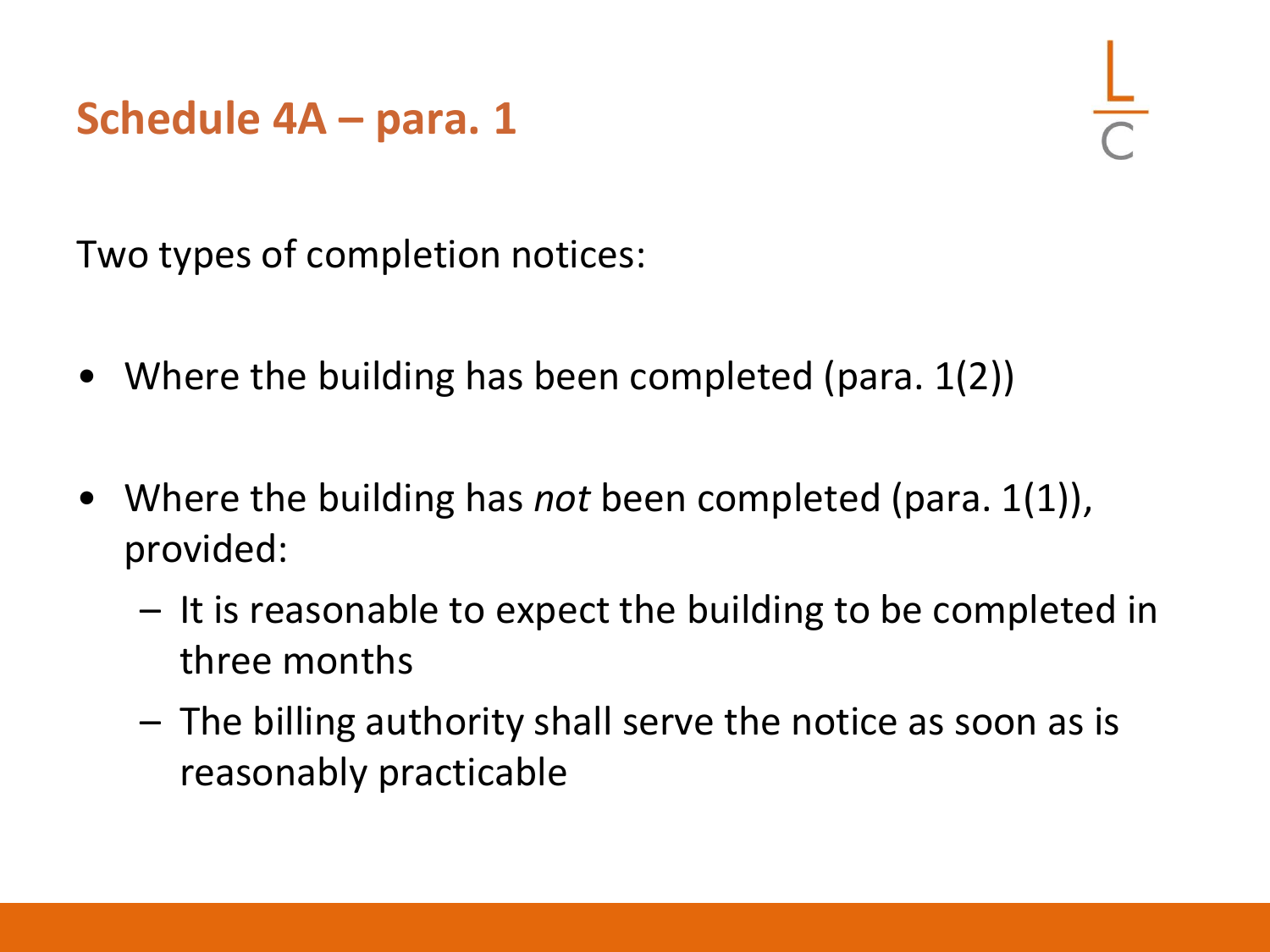## **Schedule 4A – para. 2**

The completion notice shall specify:

- The building to which it relates
- The completion day proposed by the billing authority
	- If the building is completed, use the day notice is served.
	- If the building is *not* completed, choose a day within 3 months by when the building can be reasonably expected to be completed.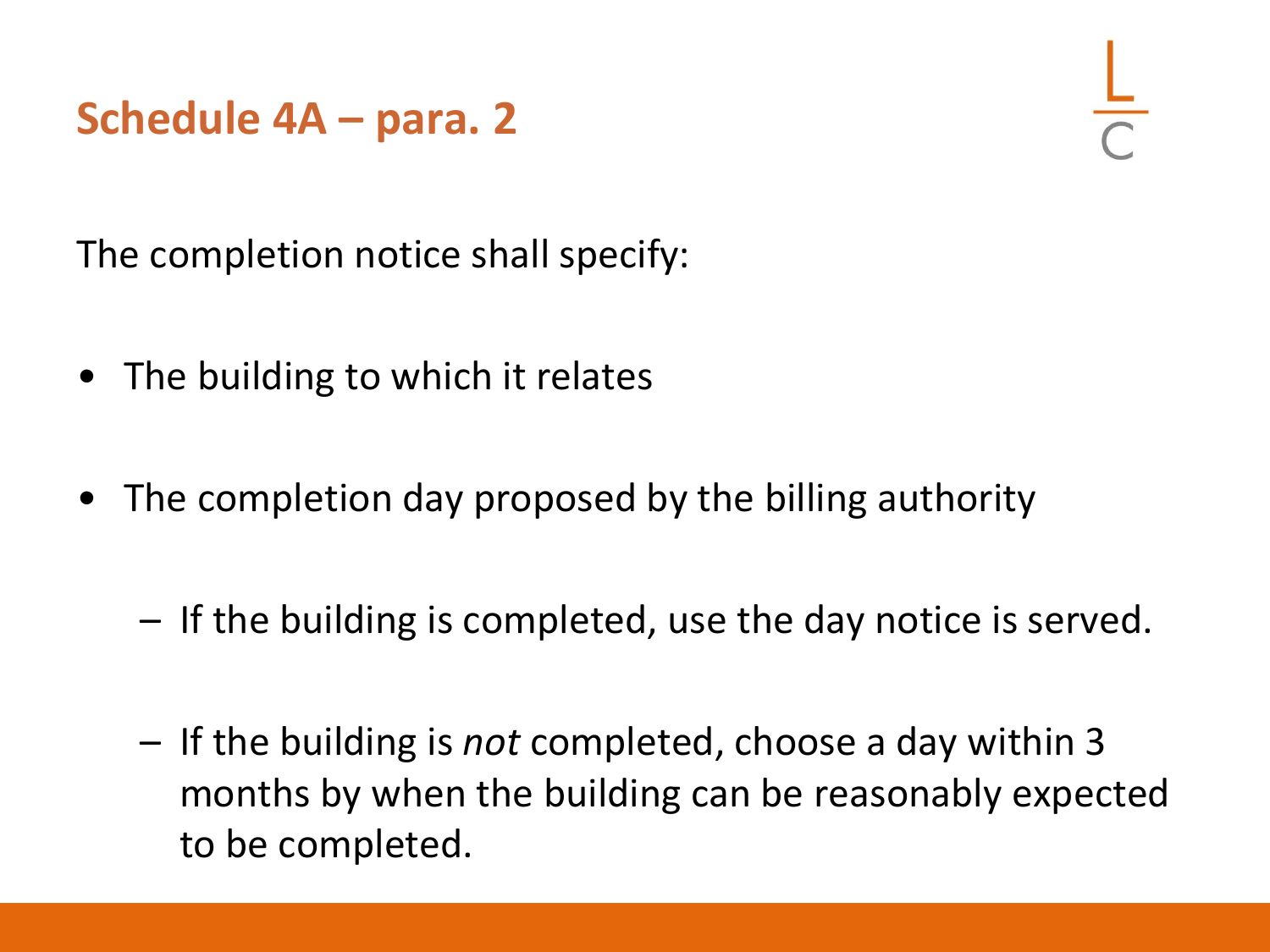"*A building is only a hereditament if it is ready for occupation, and whether it is ready for occupation is to be assessed in light of the purpose for which it is designed to be occupied. If the building lacks features which will have to be provided before it can be occupied for that purpose and when provided will form part of the occupied hereditament and form the basis of its valuation, it does not constitute a hereditament and so does not fall to be shown on the rating list. There is in consequence no scope for including in the list a building which is nearly, even very nearly, ready for occupation unless the completion notice procedure has been followed.*"

[2011] UKUT 204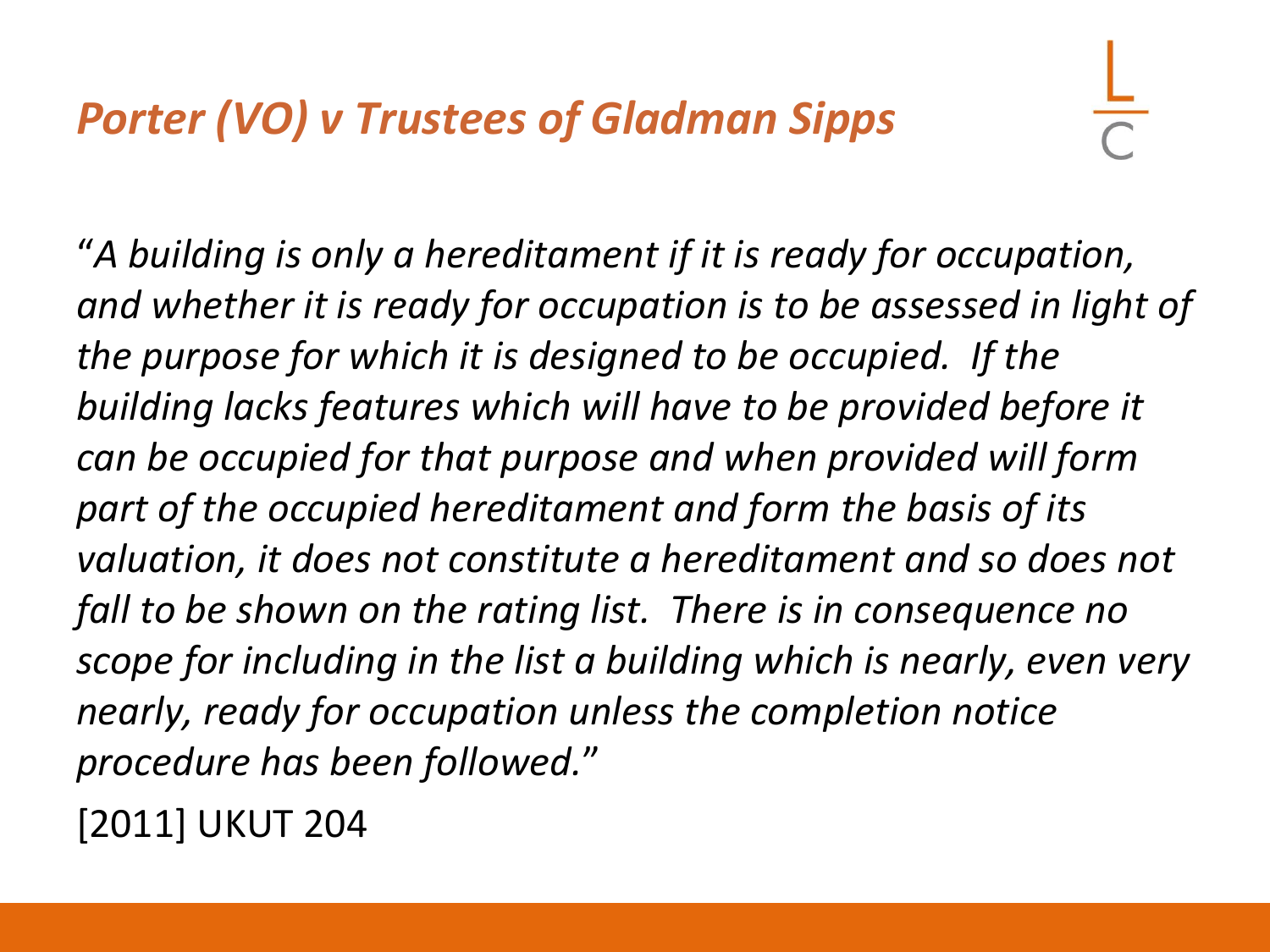

Because it is the *only* means of entering a building in the rating list which is not in fact ready for occupation

See:

- *Porter v Gladman Sipps* [2011] RA 337
- *Aviva v Whitby* [2014] RA 61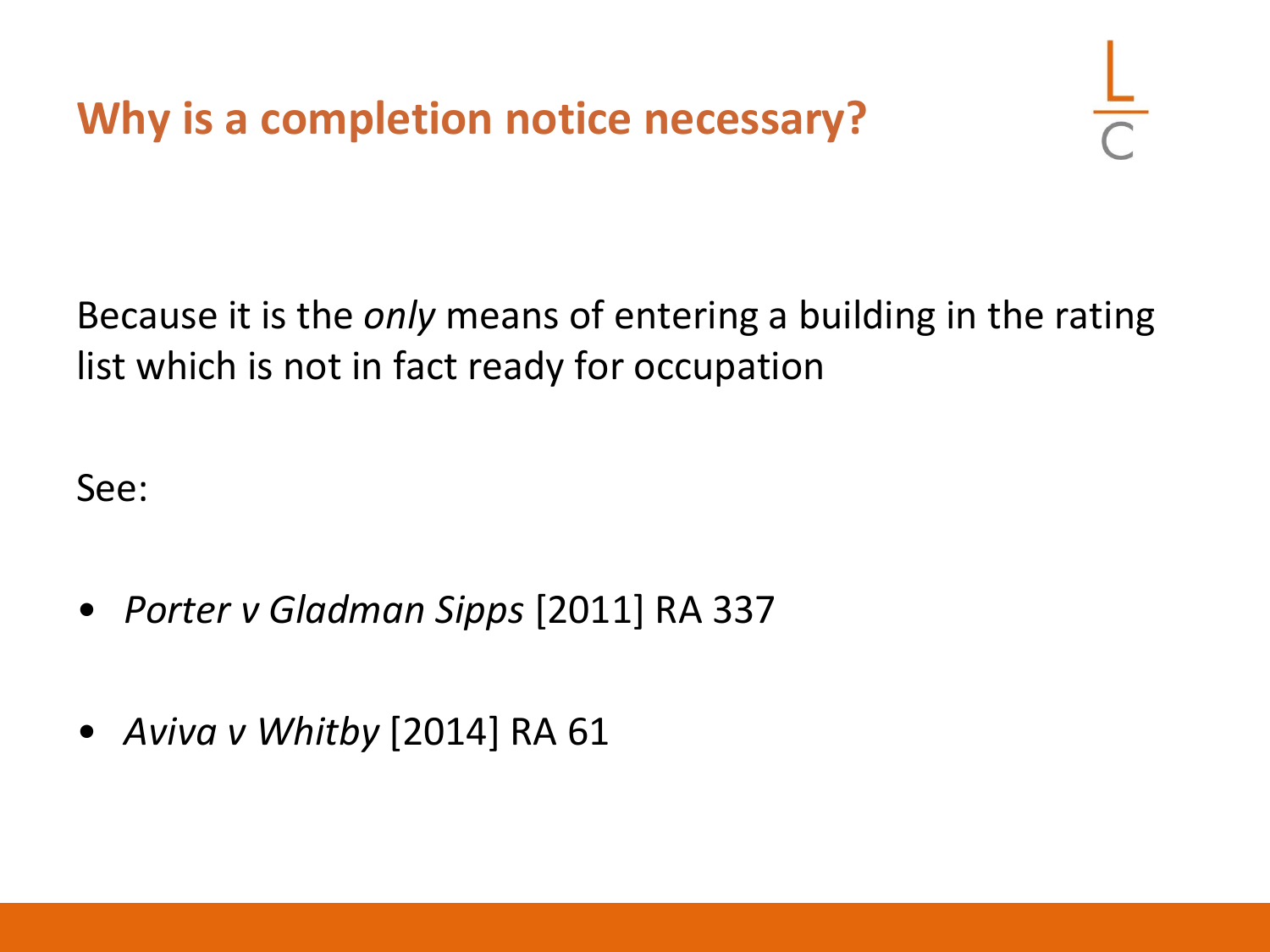**Who is the owner?**

Completion notice should be served on the owner of the building (para. 1, Sch. 4A)

'Owner' is defined in para. 10:

• The person entitled to possession of the building

NB the entitlement must be to immediate possession because a reversionary interest does not give rise to "ownership" for rating purposes.

(*Sobam BV v City of London Corporation* [1996] 1 WLR 1070 )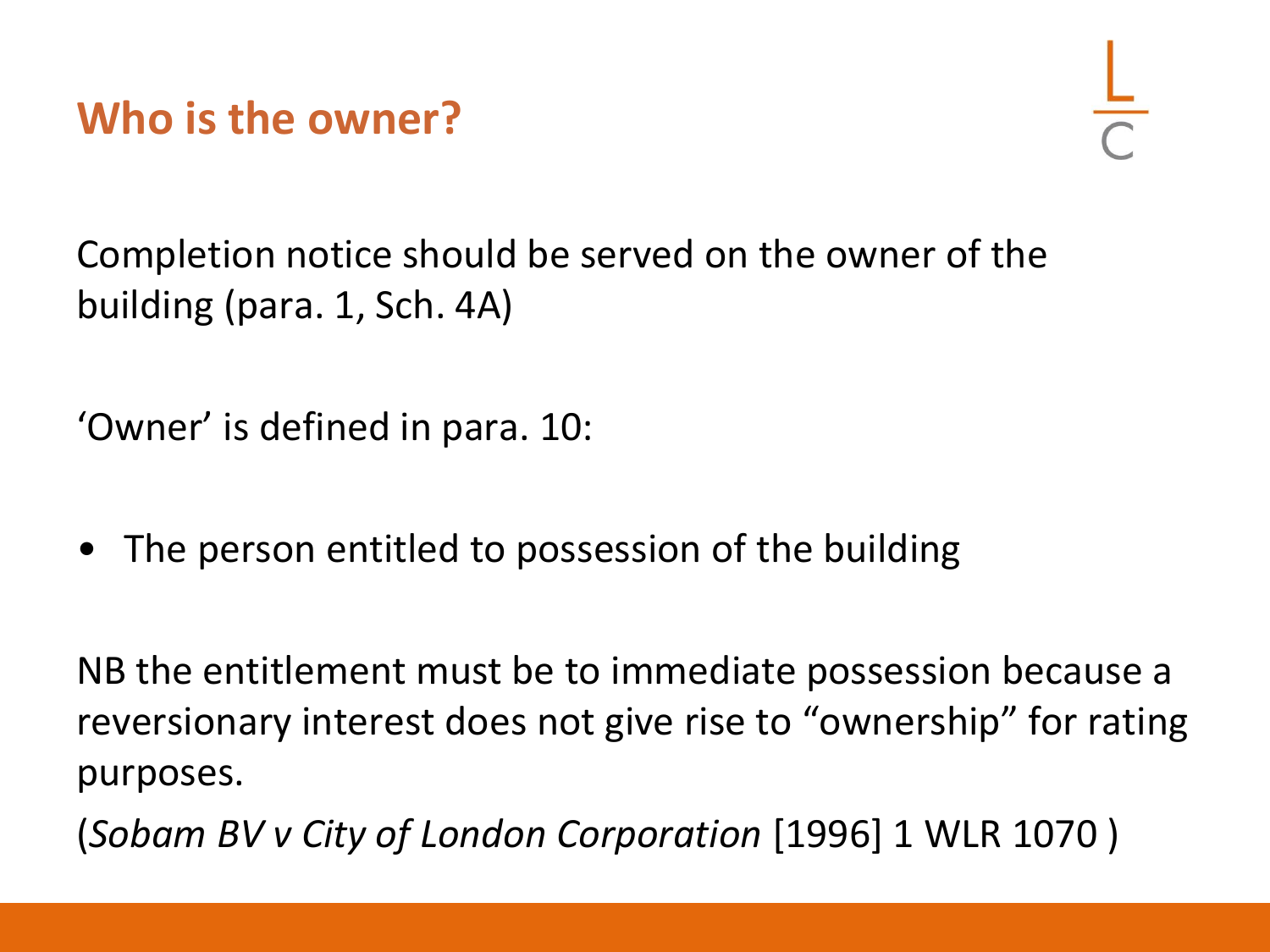**How do you serve the completion notice?**

Para. 8 of Schedule 4A:

A completion notice may be served:

- By pre-paid registered letter or recorded delivery
- By delivery to a company at its registered or principal office
- By affixing it to the building (where the owner is unknown)

'*Without prejudice to any other method of service…*'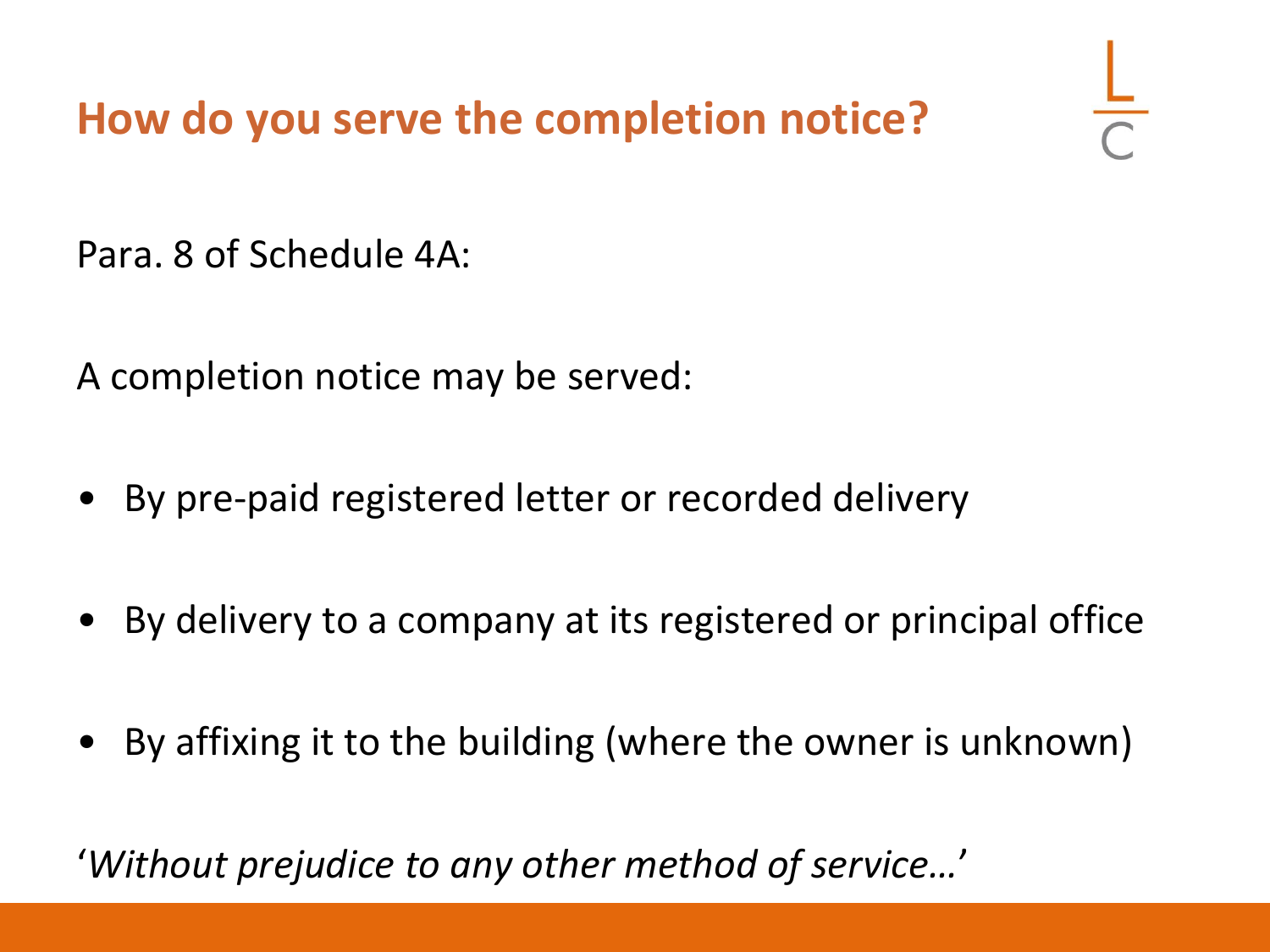# *UKI (Kingsway) Ltd v Westminster City Council*

- Para. 8 of Sch. 4A is *permissive*.
- Does *not* provide a complete or mandatory code
- Does *not* limit other modes of service to statutorily intended modes of service
- But, indirect communication or transmission of the notice via an unauthorised third party would not constitute good service

#### [2017] EWCA Civ 430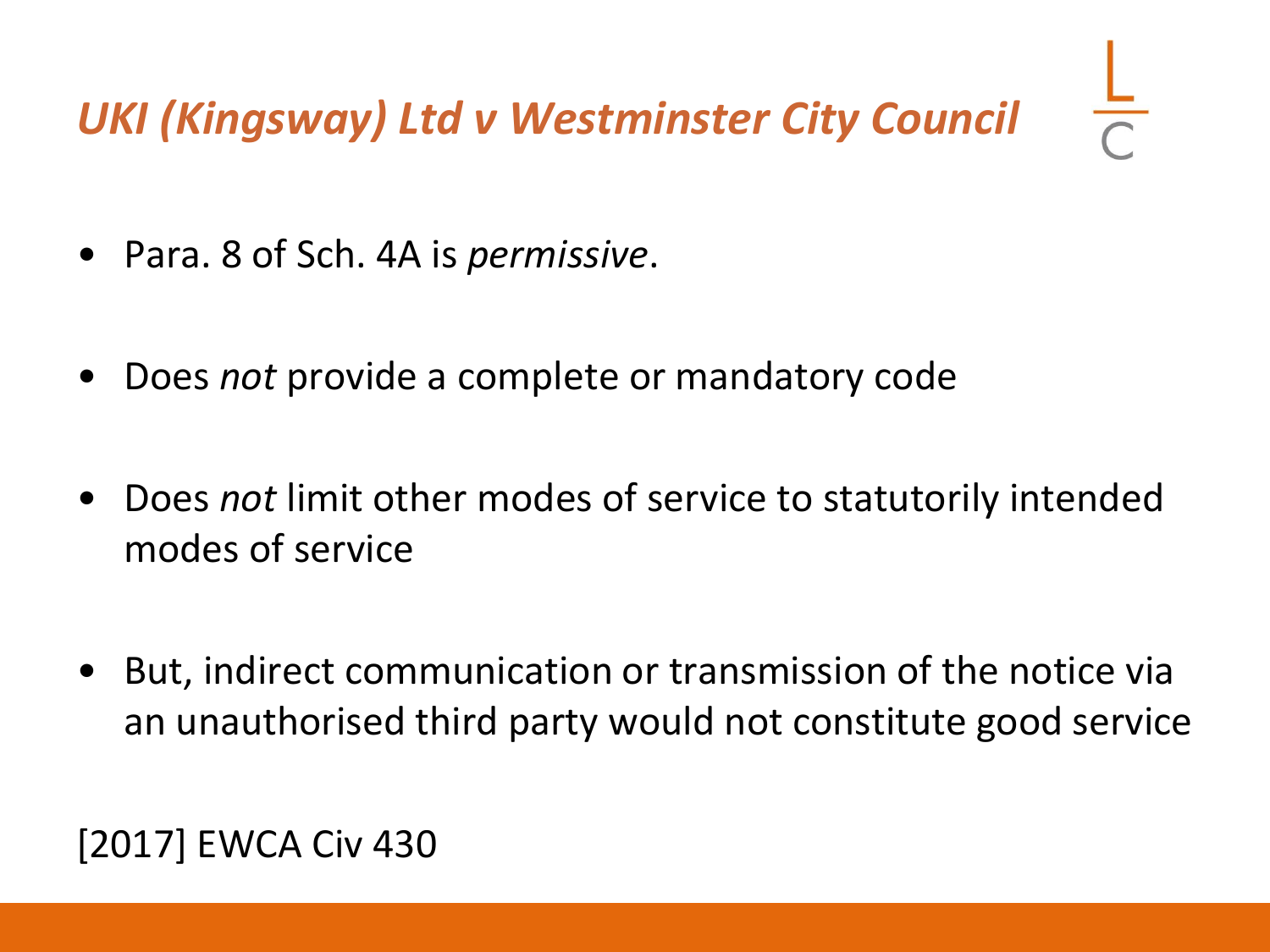

Para. 1, Sch. 4A: The billing authority shall serve a completion notice – NB, not the VO

This function can be delegated to the billing authority's officers and no resolution of the authority is required (*Provident Mutual Life Assurance Association v Derby CC* [1981] RA 117).

But it *cannot* be delegated to private contractors

Therefore, it is worth checking who has served the completion notice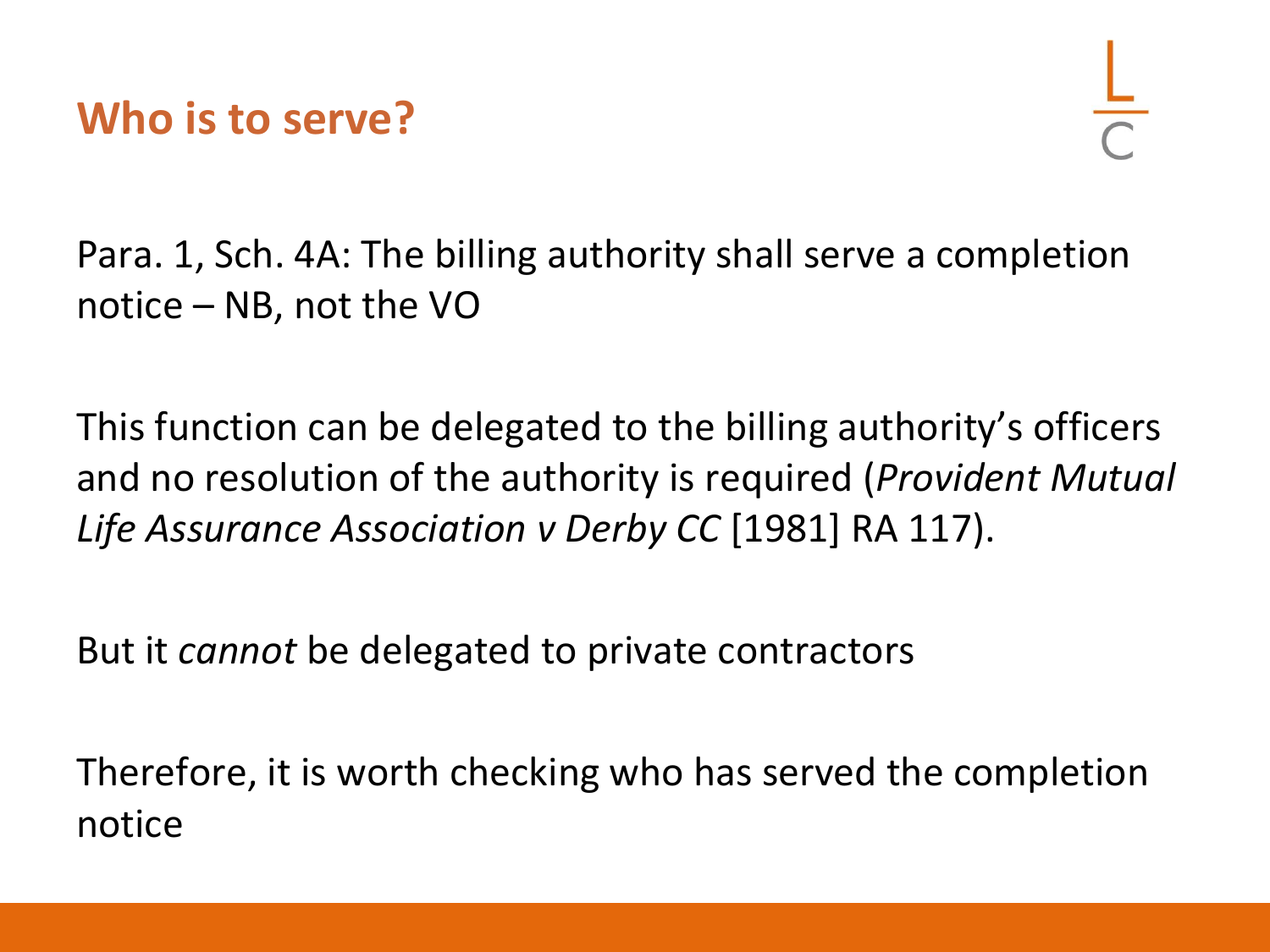Schedule 4A:

Para. 1(3): Billing authority may withdraw a completion notice by serving a subsequent notice

Para. 1(4): But where there is an appeal on foot, the billing authority may only withdraw with the owner's consent

Para. 3: Where the billing authority and the owner agree a completion day in writing, then the completion notice is deemed withdrawn on that day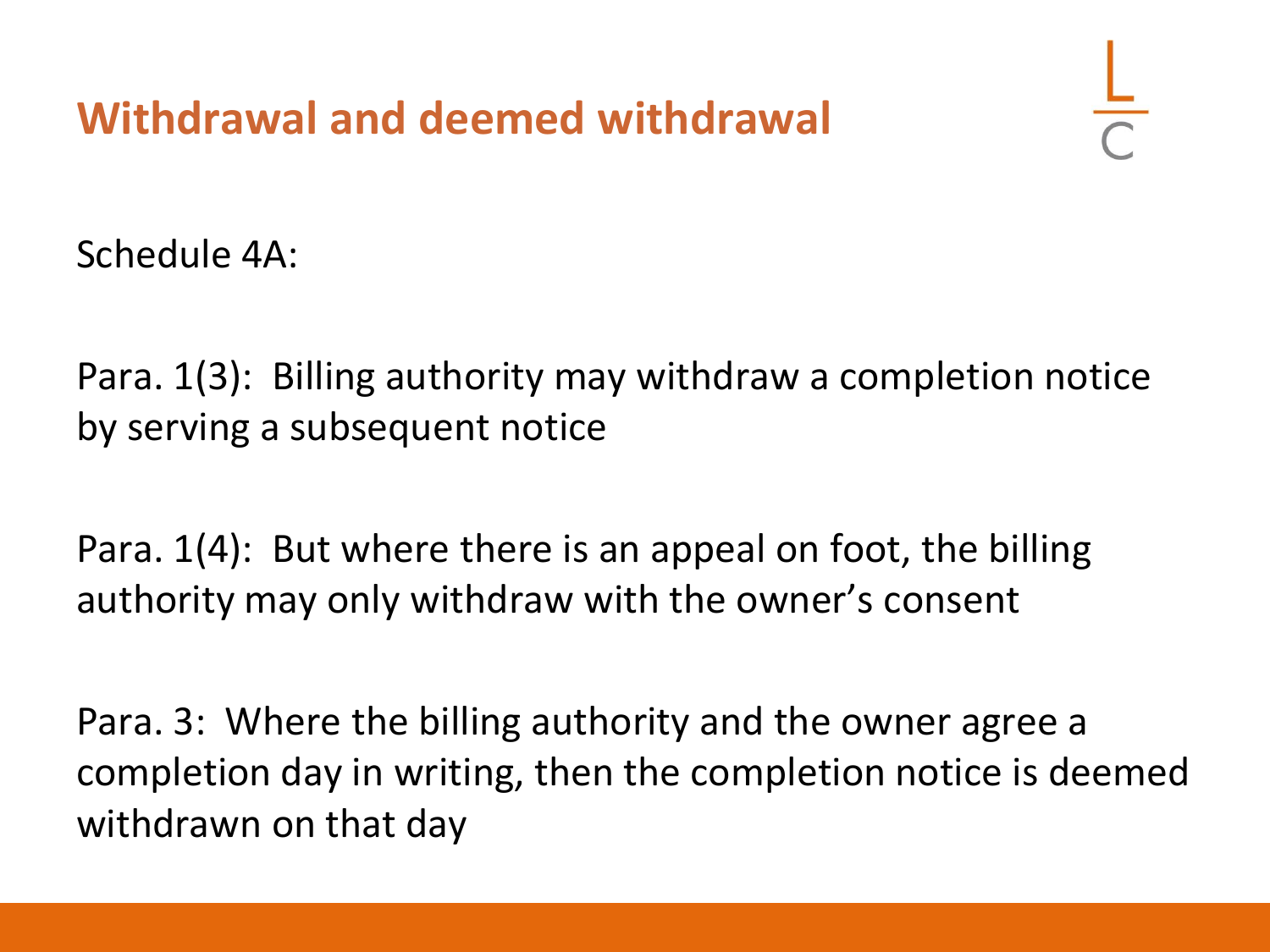# **Multiple notices**

- Completion notices relate to buildings, not hereditaments
- Therefore, the VO must determine the hereditaments to be comprised in a building following the completion date
- Multiple notices served in respect of a single building will not automatically be invalid
- But in *4 & 5 St Paul's Square* multiple notices were unlawful because they were used for the improper purpose of shortening the time required for completion - [2013] RA 215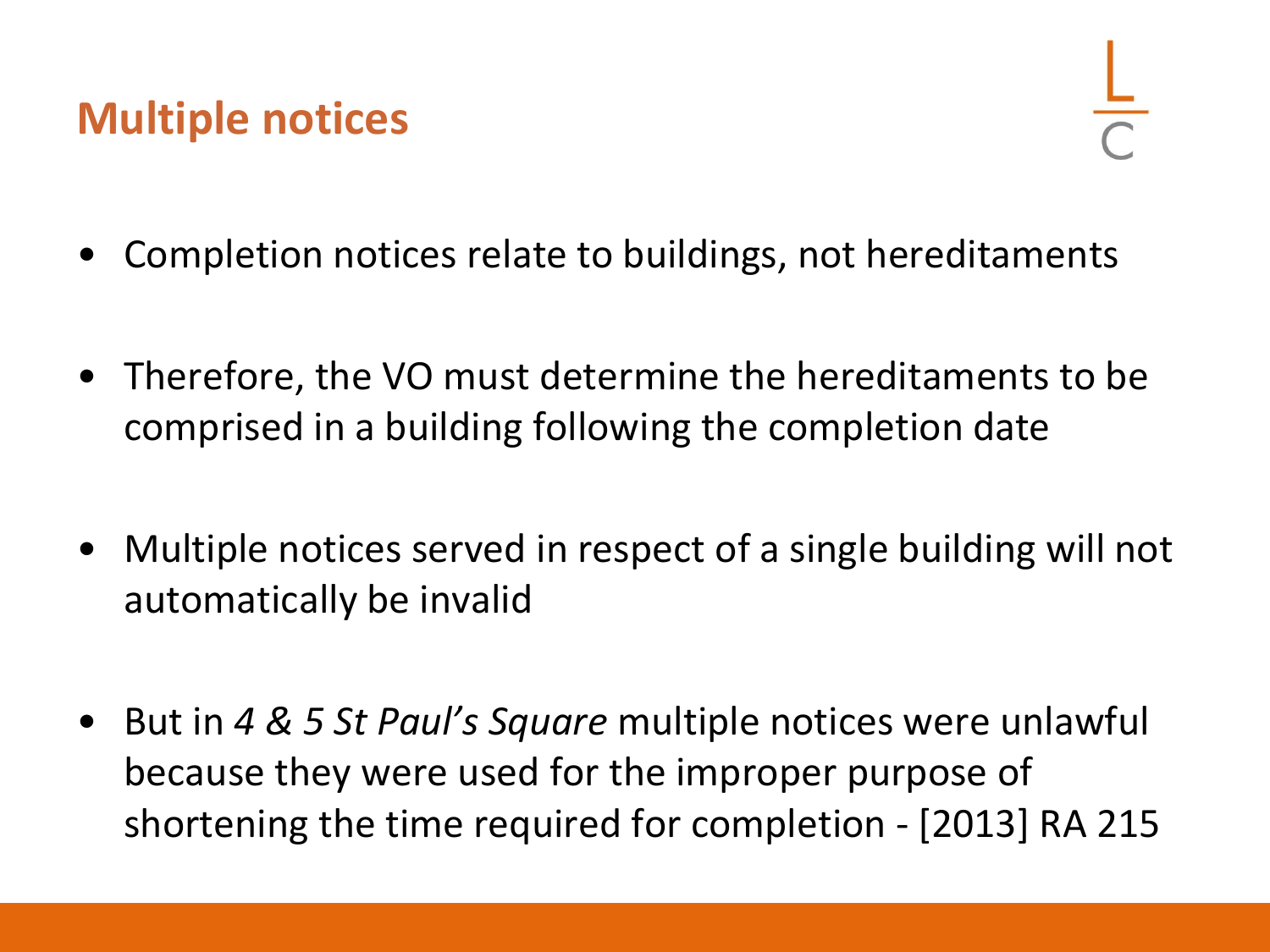Para. 7, Sch. 4A: The billing authority should let the valuation officer have:

- The completion notice
- Any agreement with the owner as to a completion day
- Knowledge of any withdrawal

VO should then notify ratepayers of alterations to the rating list, including those arising from completion notices (see NDR (Alteration of Lists and Appeals) (England) Regs 2009).

Consequences of breach unclear but unlikely to invalidate the completion notice or the alteration of the list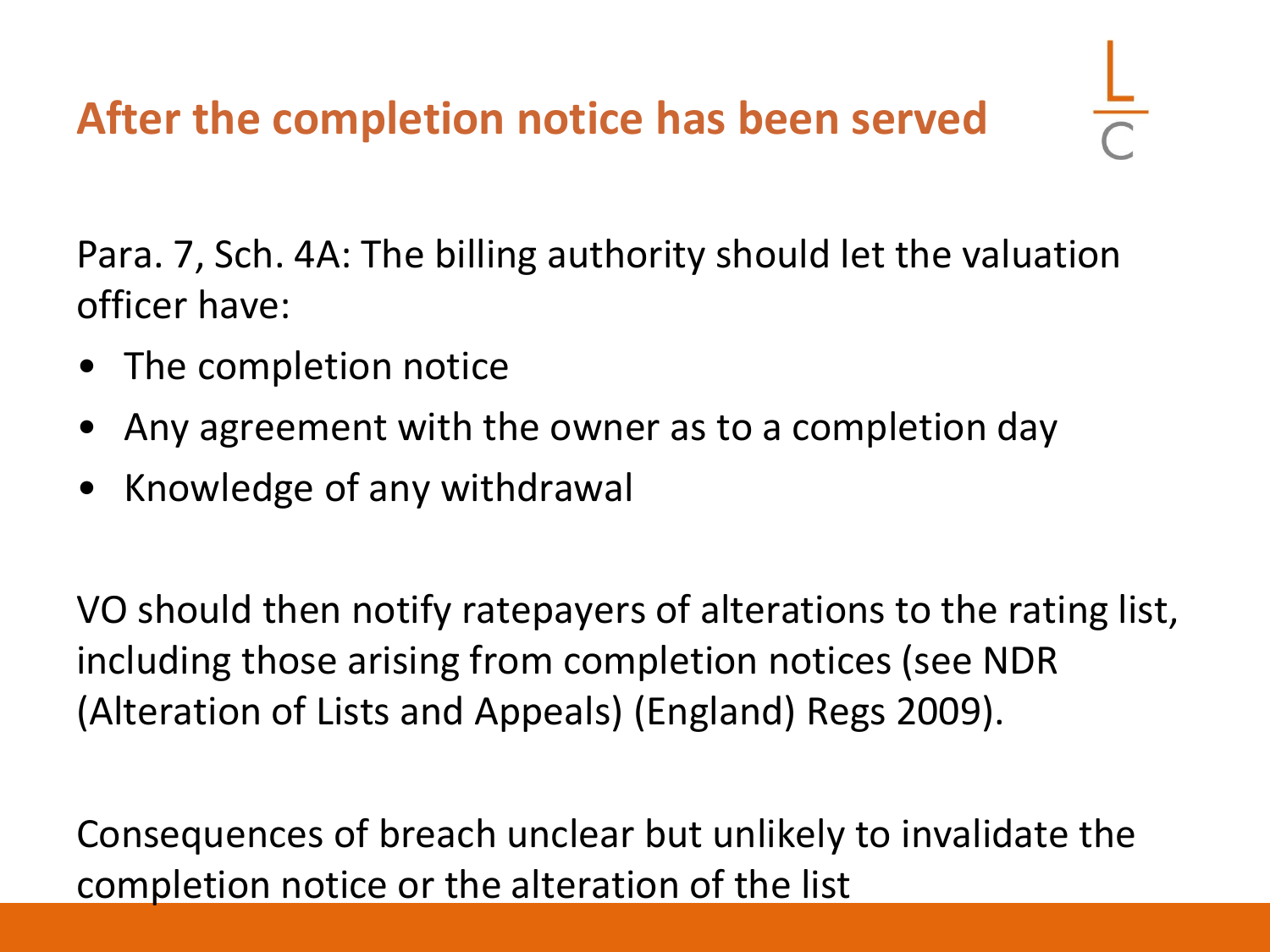## **Customary works**

Para. 9, Sch. 4A:

- **Applies** where a building to which work remains to be done but that work is customarily done after the building has been substantially completed
- **Assume** that the building has been or can reasonably be expected to be completed at the end of the period beginning with the date of its completion, apart from the work that is reasonably required for carrying out the work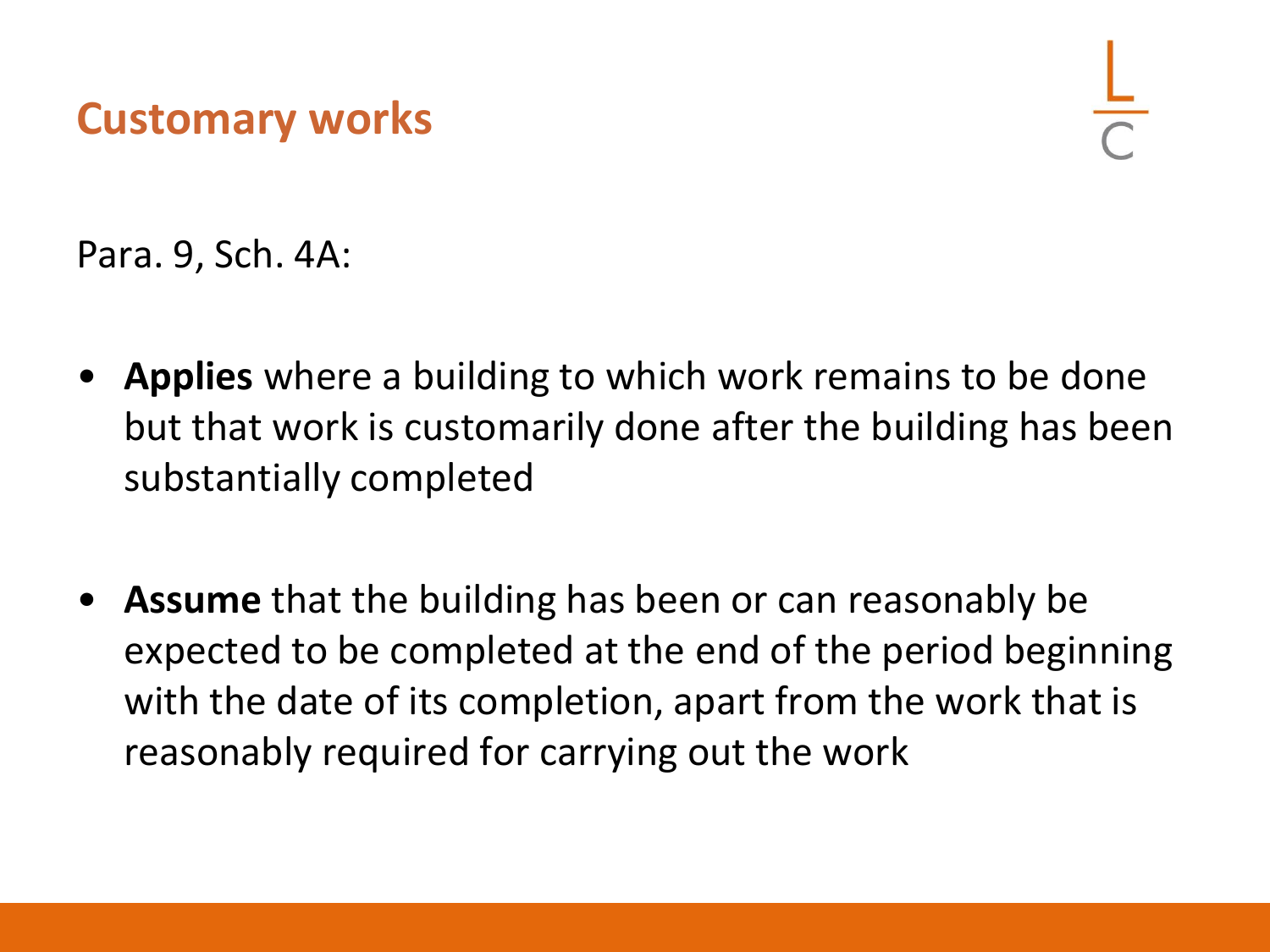# **Estoppel and waiver**

*Metis Apartments Limited v Grace* [2014] RA 222

• Payment by the ratepayer of rates following a completion notice can never amount to an estoppel or waiver that prevents the ratepayer from challenging the validity of the completion notice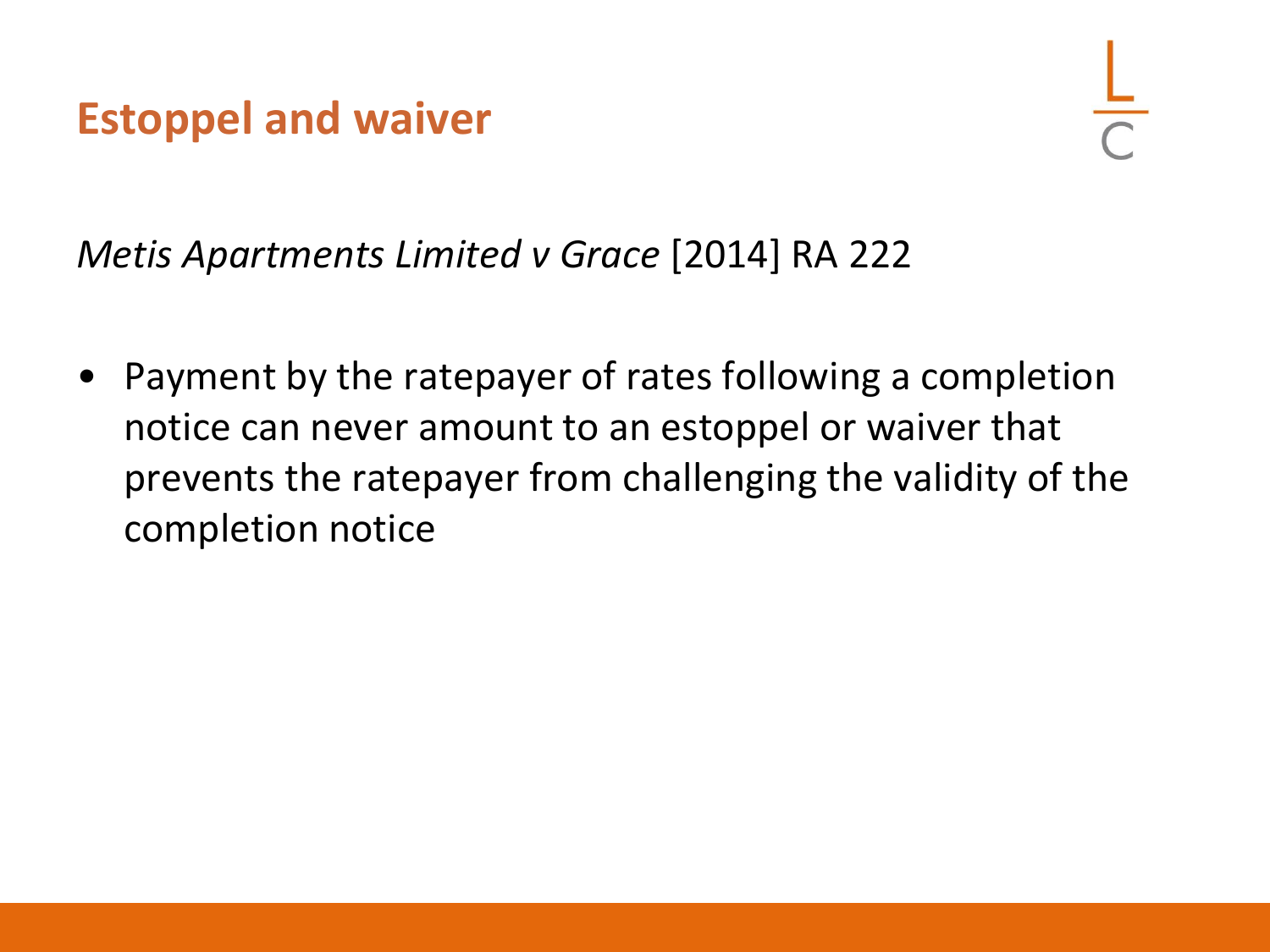# **Appealing a completion notice**

Para. 4, Sch. 4A:

Ground for appeal is that:

- Building has not been completed
- Building cannot reasonably be expected to be completed by the completion day

If appeal is not withdrawn or dismissed, then the completion day shall be such day as the tribunal shall determine - para. 4(2)

Procedure governed by Regulations – usually have 28 days in which to appeal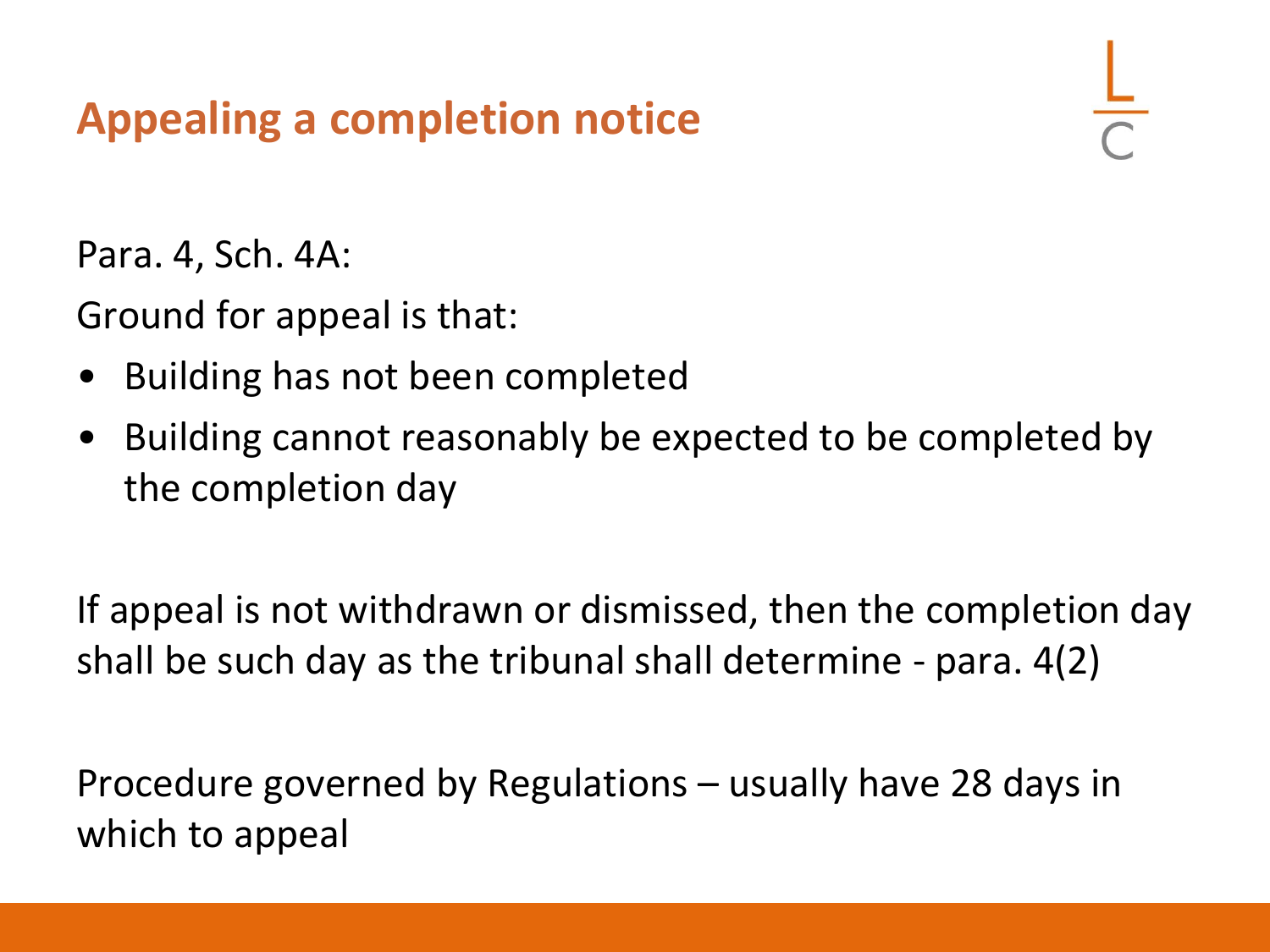# **Scope of appeal**

• The appeal is primarily concerned with the date of completion: *Prudential Assurance Company Ltd v VO* [2011] RA 490

"*an appeal against a completion notice under para. 4(1) … is limited to challenging the date of completion and not any wider or more fundamental aspects*"

- See also *Royal London Mutual Insurance Society v Crawley BC*  [2016] R.V.R. 209
- There is no power to order the valuation officer to alter the list: *Reeves v VTE* [2014] EWHC 973 (Admin).